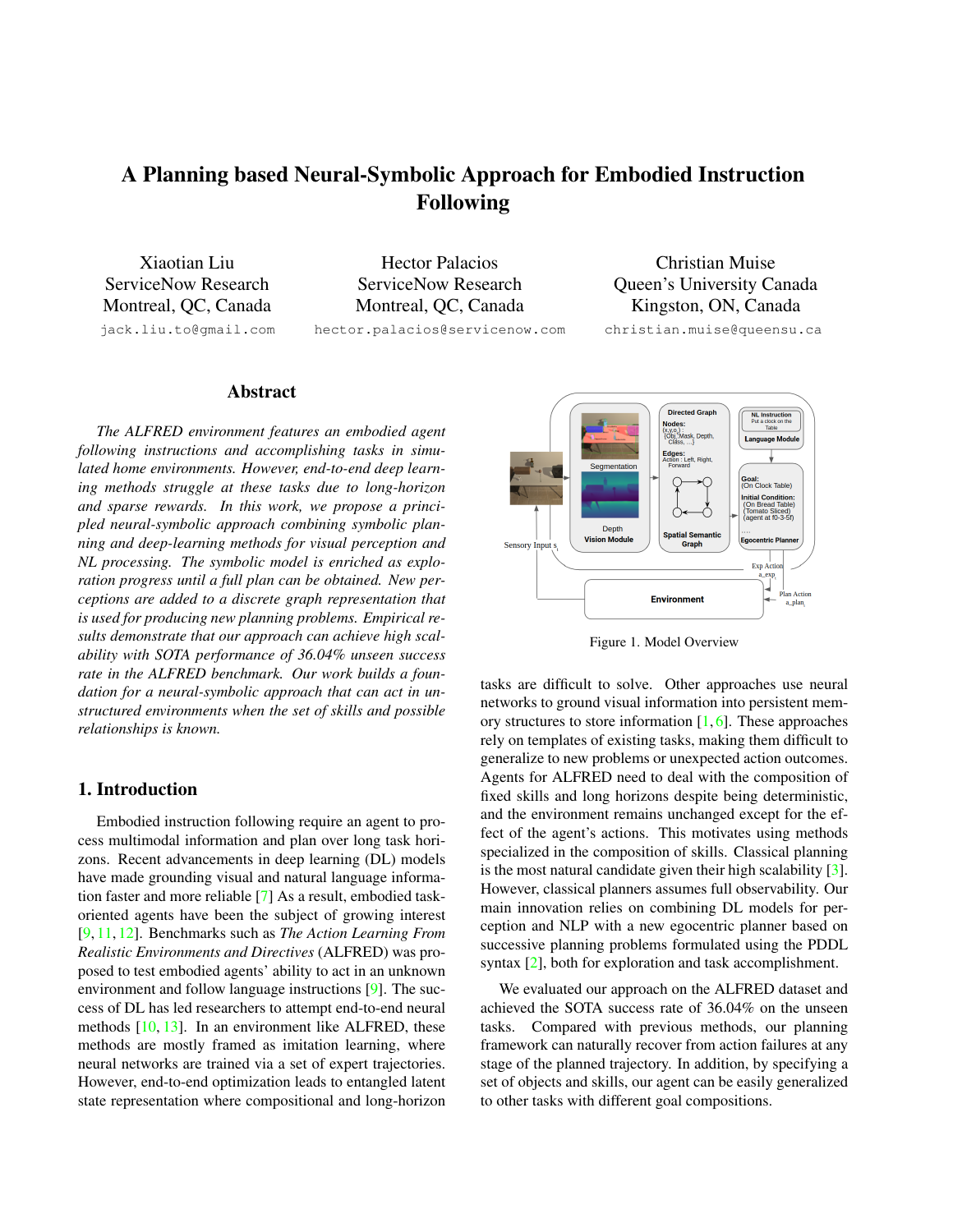<span id="page-1-0"></span>

|              | Unseen |      |      |             | Seen      |      |              |              |
|--------------|--------|------|------|-------------|-----------|------|--------------|--------------|
|              | SR.    | GC.  |      | PLWSR PLWGC | <b>SR</b> | GC.  | <b>PLWSR</b> | <b>PLWGC</b> |
| Our Approach | 0.36   | 0.40 | 0.03 | 0.03        | 0.40      | 0.44 | 0.03         | 0.04         |
| LGS-FR       | 0.34   | 0.40 | 0.15 | 0.20        | 0.43      | 0.46 | 0.20         | 0.26         |
| <b>FILM</b>  | 0.28   | 0.39 | 0.11 | 0.15        | 0.29      | 0.40 | 0.11         | 0.16         |

<span id="page-1-2"></span>2. Approach

Our proposed method consist of a visual module for semantic segmentation and depth estimation, a language module for goal extraction, a semantic spatial graph for scene memorization, and an egocentric planner to conduct planning and inference. At time  $t = 0$ , we extract goal information from the high-level language instruction. The agent is then given a random exploration budget of 500 steps to explore the environment. Then, at  $t = 500$ , we convert information gathered via semantic spatial graph as a PDDL problem for the agent. We then use a novel open-loop replanning approach powered by an off-the-shelf planner to facilitate exploration and goal planning. An overview of our method can be seen in Figure [1](#page-0-0)

Vision and Language Module: We pre-trained MaskR-CNN and U-Net models on the AI2-THOR environment to conduct semantic segmentation and depth estimation [\[4,](#page-2-10) [5\]](#page-2-11). These models are used for identifying objects and obstacles in the environment. For task goals, we extracted features directly from labels produced by FILM authors that are trained on multiple transformers [\[6\]](#page-2-7).

Semantic Spatial Graph: The spatial graph serves as the persistent memory of the agent during exploration. We use a directed graph with location and orientation as nodes and actions as edges. Object classes, segmentation masks, and depth information are stored in the nodes. For every task, we initialize the agent at position  $(0, 0, 0)$ , and the graph will be continually expanded via agent movements.

Egocentric Planning: We first specify the ontology of the planning problems which includes action schemas, object types, and possible facts schemas. The natural language task description is then converted into a planning goal. After the initial exploration phase, we use and update the semantic spatial graph —initially empty—, indicating the new position of the agent and what it perceives. The algorithm iterates over these steps. a) it attempt to find a plan for achieving the goal, and return it in case of success; b) if there is no plan, we replace the goal with another fact called (explore) associated with not visited states. We reduce the risk of executing irreversible actions by only attempting them when we have obtained a plan that should achieve the goal. In each iteration, we updated a semantic spatial graph to be used to build the new initial state of the agent, allowing an incremental egocentric view of the environment.

#### 3. Experiments and Results

We use the same metric provided by the ALFRED leaderboard as evaluation criteria and benchmarked our re-

<span id="page-1-1"></span>

|                          | seen  | unseen |
|--------------------------|-------|--------|
| <b>Objects Not Found</b> | 45%   | 24%    |
| Collision                | 36%   | 64%    |
| <b>Interactions</b>      | $9\%$ | 8%     |
| Others                   | 10%   | $4\%$  |

Table 2. Failure Modes

sult against FILM [\[6\]](#page-2-7), which is the highest non-anonymous model on the leaderboard. Our model achieved an unseen success rate (SR) of 0.36 and 0.40 seen SR. This is an increase of 6%(21% relative) improvement on unseen tasks and 11%(38% relative) improvement on seen tasks. Our qualitative examination of the generated trajectories indicates that the planner's ability to handle failure recovery contributes the most to the performance of our method. There is also an anonymous entry, LGS-FR, that has relatively close performance to our model with an unseen SR of 34%. However no detail is shown regarding the approach which making comparison difficult. Overall, our method achieved SOTA on the ALFRED dataset in terms of both seen and unseen SR. A detailed comparison can be seen in Table [1.](#page-1-0) We also use our planner feedback to conduct error analysis on the test set. The analysis shows that task failures are mostly due to depth and agents being unable to locate the objects of interest. This failure is a combination of objects spawning inside of a receptacle, inefficient exploration, and failures in object recognition. The failure mode is shown in Table [2.](#page-1-1)

#### 4. Conclusion and Future Work

In this work, we proposed a novel iterative replanning approach to solve embodied instruction following problems and achieved SOTA performance on the ALFRED benchmark. We demonstrated that automated planning powered by off-the-shelf planners could significantly improve reasoning through task decomposition and fault recovery. For future research, we would like to improve location mapping to account for geometric relationships among objects. We might explore extracting more information from step-bystep instructions to facilitate better exploration. We want to improve our egocentric planner to take into account nondeterministic effects, extending the scope of our method beyond ALFRED. That is a promising direction as there are efficient planning methods supporting actions with nondeterministic effects [\[8\]](#page-2-12).